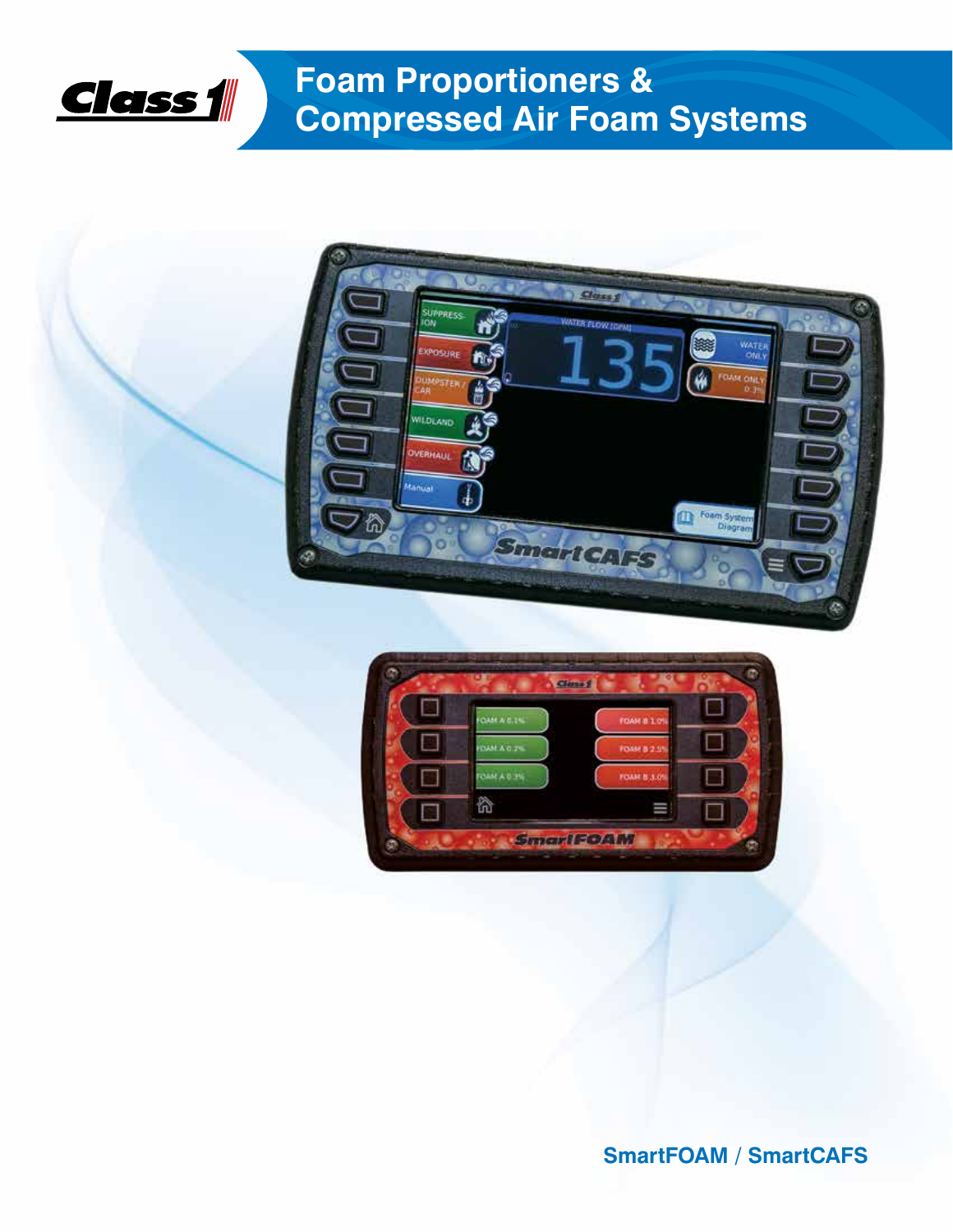## **Why should you be using a Foam Proportioning System?**

#### **Class A Fires**

Water extinguishes ordinary combustible fuels, but when that water is mixed with a Class A foam it does it more effectively and faster. The finished foam wets and penetrates combustible fuels allowing the fire to be extinguished up to 3 times faster than plain water.

#### **Class B Fires**

Water is generally ineffective when the fuel source is a flammable or combustible liquid. The water sinks below the fuel source and allows the fire to continue to burn. A foam proportioning system that is capable of delivering alcohol-resistant (Class B) foams permits the finished foam to cover the fuel source's surface and starve it of oxygen.

Foam concentrate enhances the fire extinguishing properties of water.

- **Saturates** the fuel source
- **Decreases** the fuel's exposure to oxygen
- **Creates** a barrier between the fuel and fire

#### **But water is free!**

Wrong. Your department may not be charged for water usage, but using water does have a cost. Studies have shown that up to 80% of plain water used on fires fails to penetrate the fuel and is wasted. Fighting fires with plain water means your apparatus has to stay on scene up to five times longer, your fire fighters are exposed to **more** risk, the structure suffers **more** water damage, and **more** contaminated water is introduced to the environment.

#### **But foam concentrate is expensive!**

Expensive is a relative term, but there is indeed a cost associated with foam. However, it has been established that finished foam is approximately 300% more effective than plain water while only using less than 6% foam concentrate. This equals less time on scene - and saved time is money saved.

## **You should be using SmartFOAM!**

SmartFOAM is a direct injection foam proportioning system that has been engineered to work smarter for you. SmartFOAM's six configurable presets eliminate the need to remember the proper foam injection rate for a specific fire ground scenario. Simply press the preset button with the text indicating your desired scenario. Each preset is fully configurable at the department level so it can be customized for your standard operating procedures.

*SmartFOAM takes the guesswork out of setup and allows you to focus on fighting fire.*

- Intuitive interface
- Advanced safety interlocks
- Best in class color display

#### *SmartFOAM safeguards itself so that it is ready when you are.*

- Prevents mixing of A and B foam types
- On screen maintenance minders
- Full system data logging

#### *SmartFOAM is the most flexible foam system in the fire service.*

- Six customizable presets
- Selectable user interface
- Full range of foam pump options from 1.7 GPM to 13 GPM
- Capable of controlling two foam pumps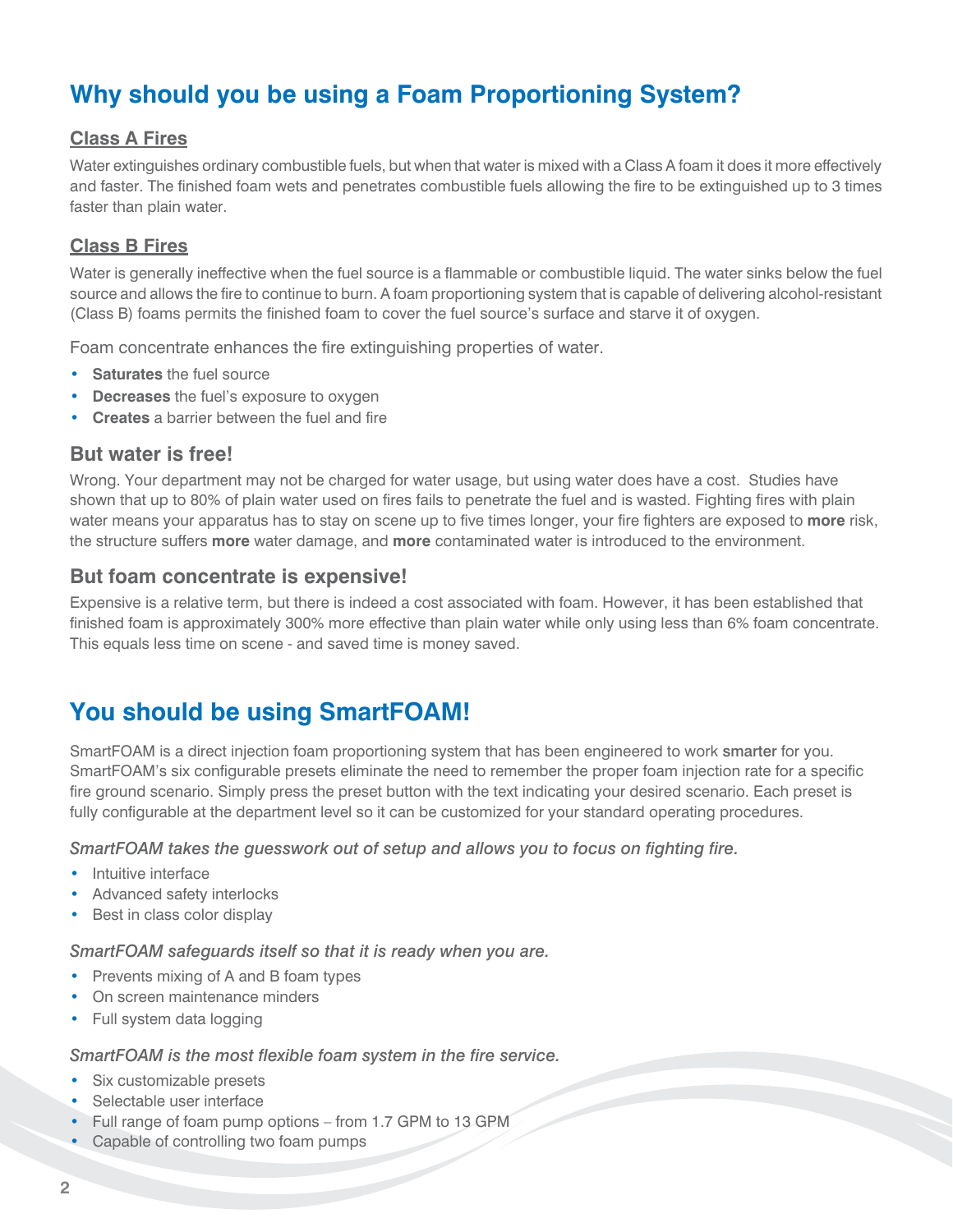## **SmartFOAM**

### **Easiest to use and most flexible foam proportioning system in the fire industry**

SmartFOAM is a true high performance discharge-side foam proportioning system in a cost effective and compact package. SmartFOAM's full function digital control and Class1 water flow sensor provides computer controlled accurate foam proportioning in percentages from 0.1% to 9.9%. The operator presses one button for precise foam delivery every time.

#### • **Simple push button operation**

SmartFOAM's six configurable presets mean that perfect foam delivery is simply a single touch away.

#### • **Full range of pump options**

Select any of our standard foam pumps from 1.7 GPM to 6.5 GPM. Pair any two pumps together to create a multi-point injection system or increase the rate to 13 GPM.

#### • **Easy calibration**

On-screen tutorials walk you through the water flow and foam flow calibrations.

#### • **Enhanced protection and warnings**

SmartFOAM protects and warns against empty/low foam conditions and prevents mixing of A and B foam types. All warnings and information are in plain text so you don't have to decipher a cryptic code when your tension is already high enough.

#### • **Superior fault tolerance**

The SmartFOAM system operates in a highly accurate closed-loop mode. If the foam flow sensor malfunctions, the SmartFOAM system will continue to operate in an open-loop mode. Comprehensive operating tables are used in open-loop mode to calculate foam flow rates to keep the system functional.

#### • **Automatic flow based proportioning**

The SmartFOAM system measures water and foam concentrate flow and automatically self-adjusts to deliver a consistent foam concentrate injection rate. Operation is unaffected by various GPM nozzles, hose lengths, intake or discharge pressures.

#### • **Fully compatible**

The SmartFOAM system is recommended for use with standard and aspirating nozzles.

#### • **Discharge side injection**

Single or dual waterway check valve assemby options that virtually eliminate foam contamination of the fire pump and water tank.



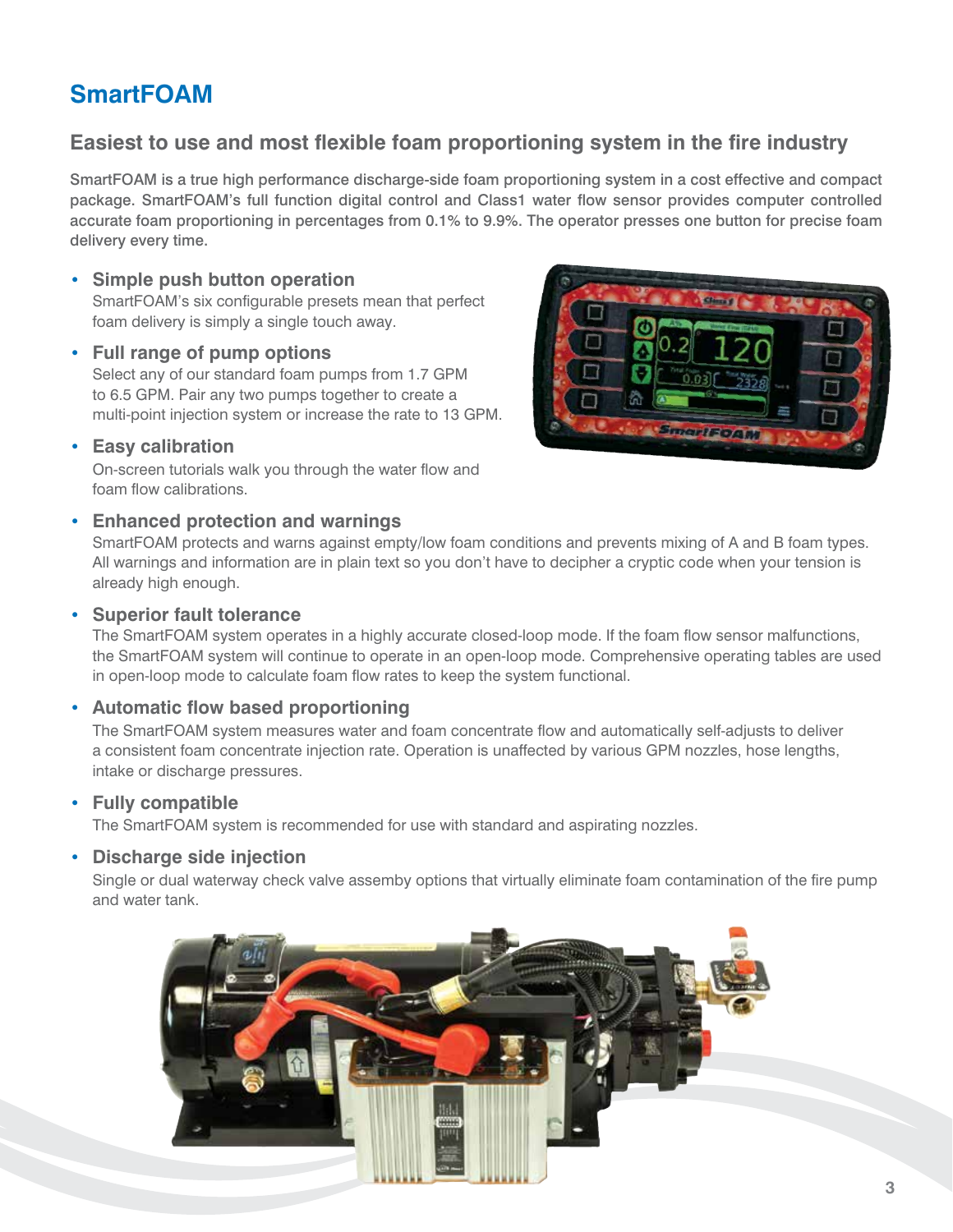## **Class A only pumps (1.7 GPM and 2.1 GPM)**

The heart of the SmartFOAM 1.7 GPM and 2.1 GPM systems is an electric motor driven rotary dual piston, plunger pump. The pump is constructed of anodized aluminum and stainless steel and is compatible with most Class "A" foam concentrates. The pump is close coupled to the electric motor thereby eliminating maintenance of an oil filled gearbox. A relief valve mounted on the foam pump and constructed of brass, protects the foam pump and foam concentrate discharge hoses from over pressurization and damage.



## **Class A and B pumps (3.3 GPM, 5.0 GPM, and 6.5 GPM)**

The heart of the SmartFOAM 3.3 GPM, 5.0 GPM, and 6.5 GPM systems is an electric motor driven rotary gear pump. The pump is constructed of bronze and stainless steel and is compatible with almost all foam concentrates. The pump is close coupled to the electric motor thereby eliminating maintenance of an oil-filled gearbox. A relief valve mounted on the foam pump and constructed of stainless steel, protects the foam pump and foam concentrate discharge hoses from over pressurization and damage.

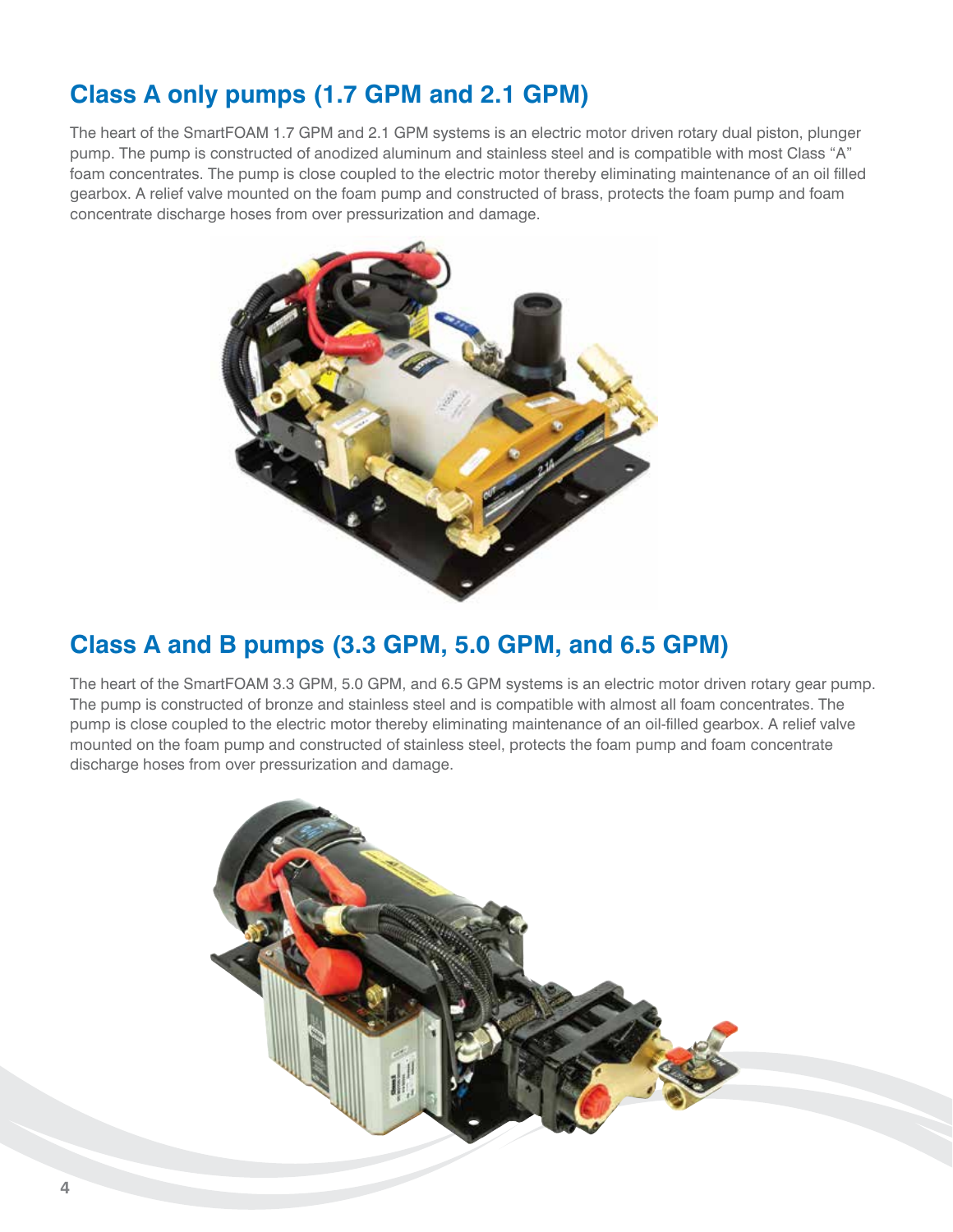| <b>MAXIMUM FOAM SOLUTION FLOW</b>             |                         |         |       |       |       |                 |
|-----------------------------------------------|-------------------------|---------|-------|-------|-------|-----------------|
| <b>Injection</b><br>Rate<br><b>Percentage</b> | <b>Flow rate in GPM</b> |         |       |       |       |                 |
| %                                             | 1.7AHP                  | 2.1A    | 3.3   | 5.0   | 6.5   | <b>Dual 6.5</b> |
| 0.1                                           | 1,700                   | 2,100   | 3,300 | 5,000 | 6,500 | 13,000          |
| 0.2                                           | 850                     | 1,050   | 1,650 | 2,500 | 3,250 | 6,500           |
| 0.3                                           | 567                     | 700     | 1,100 | 1,667 | 2,167 | 4,333           |
| 0.5                                           | 340                     | 420     | 660   | 1,000 | 1,300 | 2,600           |
| 1.0                                           | 170                     | 210     | 330   | 500   | 650   | 1,300           |
| 3.0                                           | ---                     | $---$   | 110   | 167   | 217   | 433             |
| 6.0                                           | ---                     | $- - -$ | 55    | 83    | 108   | 217             |

## **Foam System Specifications:**

| Foam pump options            | 2.1 GPM piston pump, dual plunger /<br>3.3 GPM, 5.0 GPM, 6.5 GPM rotary gear positive displacement |
|------------------------------|----------------------------------------------------------------------------------------------------|
| Maximum operating pressure   | 400 PSI (3.3 GPM), 250 PSI (2.1, 5.0 GPM), 200 PSI (6.5 GPM)                                       |
| Maximum current draw (12V)   | 40 Amps (2.1), 60 Amps (3.3 GPM, 5.0 GPM), 90 Amps (6.5 GPM)                                       |
| Maximum current draw (24V)   | 20 Amps (2.1), 30 Amps (3.3 GPM, 5.0 GPM), 45 Amps (6.5 GPM)                                       |
| Operating current draw (12V) | 25 Amps (2.1), 30 Amps (3.3 GPM, 5.0 GPM), 40 Amps (6.5 GPM)                                       |
| Operating current draw (24V) | 13 Amps (2.1), 15 Amps (3.3 GPM, 5.0 GPM), 20 Amps (6.5 GPM)                                       |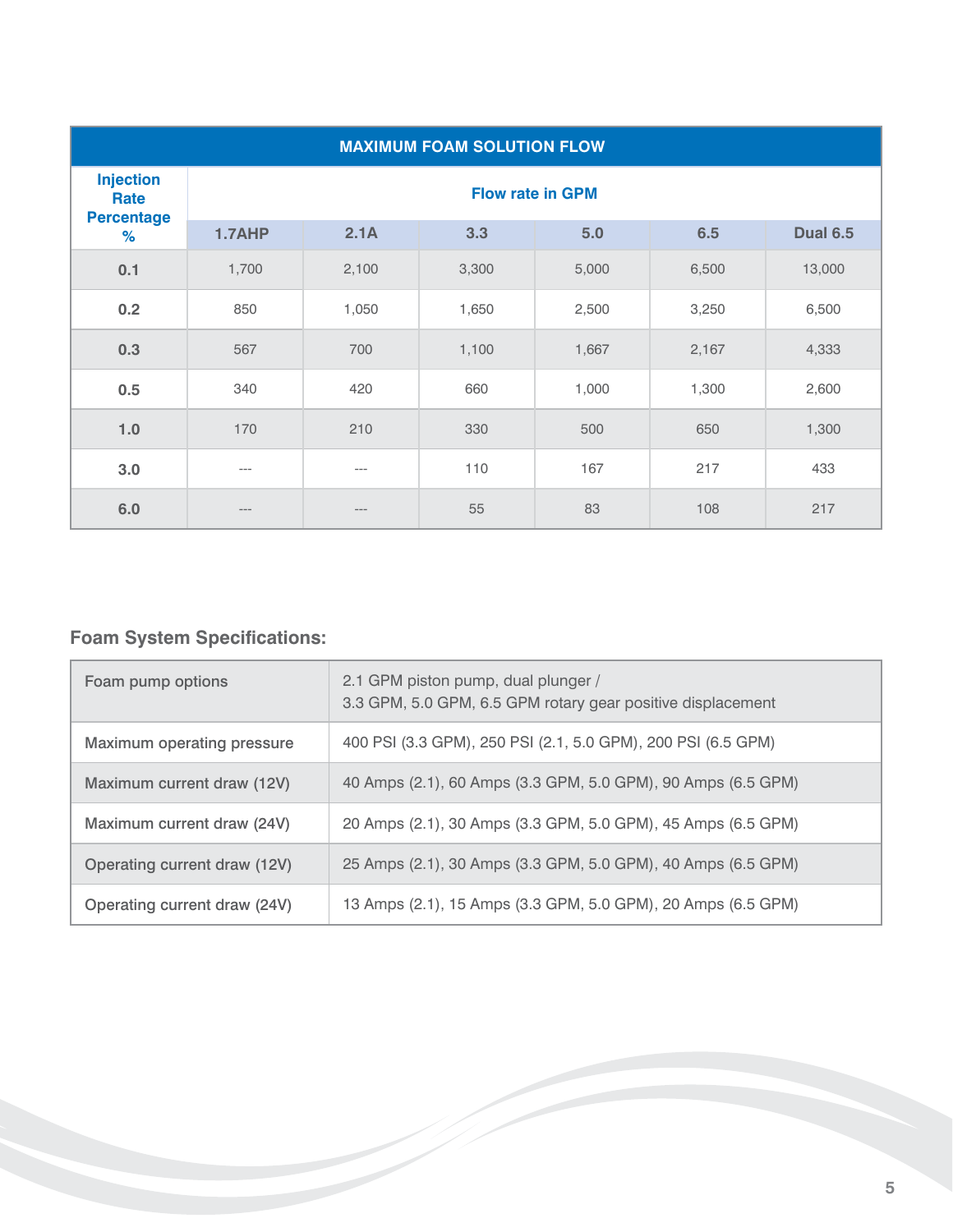## **Why should you be using CAFS?**

A Compressed Air Foam System simultaneously attacks all sides of the fire triangle.

- **Penetrates** and soaks the fuel
- **Decreases** the fuel's exposure to oxygen
- **Adheres** to surfaces to reduce heat

Attacking a fire using CAFS reduces the amount of time to knockdown a fire by as much as 5 times over plain water. This equates to **less** fire fighter exposure, **less** water usage, **less** harmful runoff, and **less** required overhaul.

#### **What is your primary asset?**

It's your fire fighters. CAFS helps keep them safer in the hostile environment of a fire scene and **reduces** attack times, **reduces** flashover, **reduces** hose line weight, and **reduces** exposure and fatigue. Protect your biggest asset with CAFS.

## **You should be using SmartCAFS!**

SmartCAFS is a Compressed Air Foam System that works **smarter** for you. Using a Compressed Air Foam System has traditionally been a complex and daunting task with many sequentially specialized steps. Successfully balancing the water pump, foam system, and air system so they work effectively together can be downright frustrating.

The days of intimidating CAFS are over. SmartCAFS executes all of these functions for your operator and completely simplifies the CAFS procedure. The fully programmable presets allow your department to set CAFS configurations for numerous fire scenarios making it easier than ever to operate a Compressed Air Foam System.

#### *SmartCAFS takes the guesswork out of setup and allows you to focus on fighting fire.*

- Intuitive interface
- Advanced safety interlocks
- Communicates with Class1 Sentry Governor
- Best in class color display

#### *SmartCAFS safeguards itself so that it is ready when you are.*

- Prevents mixing of A and B foam types
- On screen maintenance minders
- Full system data logging

#### *SmartCAFS is the most flexible CAF System in the fire service.*

- Ten customizable presets
- Full range of CAFS from wet (1:3) to dry (1:20)

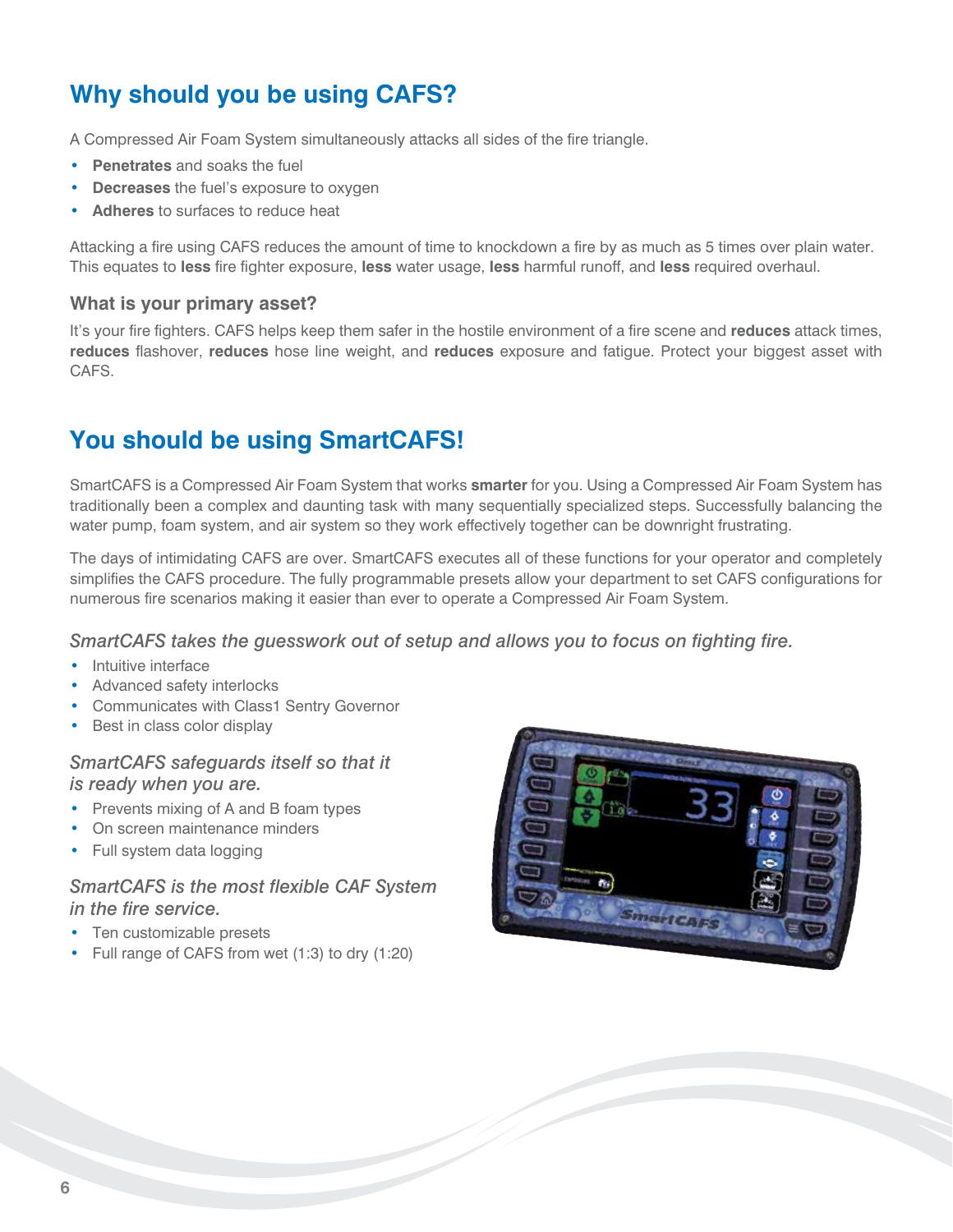## **SmartCAFS 210 SCFM Midship System**

SmartCAFS takes pump operator guesswork out of delivering compressed air foam. Engage the pump, press one of the configurable SmartCAFS presets, and open the discharge to immediately start making compressed air foam. Make consistency changes with the push of preset. Operation is virtually as simple as operating a standard "plain water" pumper.

• **High Volume**

210 SCFM twin-screw rotary air compressor provides extreme knockdown power.

• **Large range of Hale pump options** Select one of our bullet-proof pumps: Qmax, Qmax-XS, Qtwo or DSD.

#### • **Fully integrated** The system is joined to the Hale pump and fully tested to ensure quality and provide trouble-free operation.

- **All stainless steel foam manifolds** 750 and 1000 GPM manifolds with up to five CAFS discharge lines. Plus, stainless steel valves provide years of low maintenance.
- **Easy access to maintenance items** Standard oil and air filters make service easy.
- **Easy operation** Changes to CAFS consistency are as easy as the push of a button.
- **Optional AutoFill booster tank fill system** Makes pump operation easy by keeping the booster tank full when supplied by a pressurized water source.

#### **Typical SmartCAFS Firefighting Applications**

- Municipal engine with single or dual foam concentrate reservoir requirements.
- Wildland engine with class "A" foam concentrate requirement.

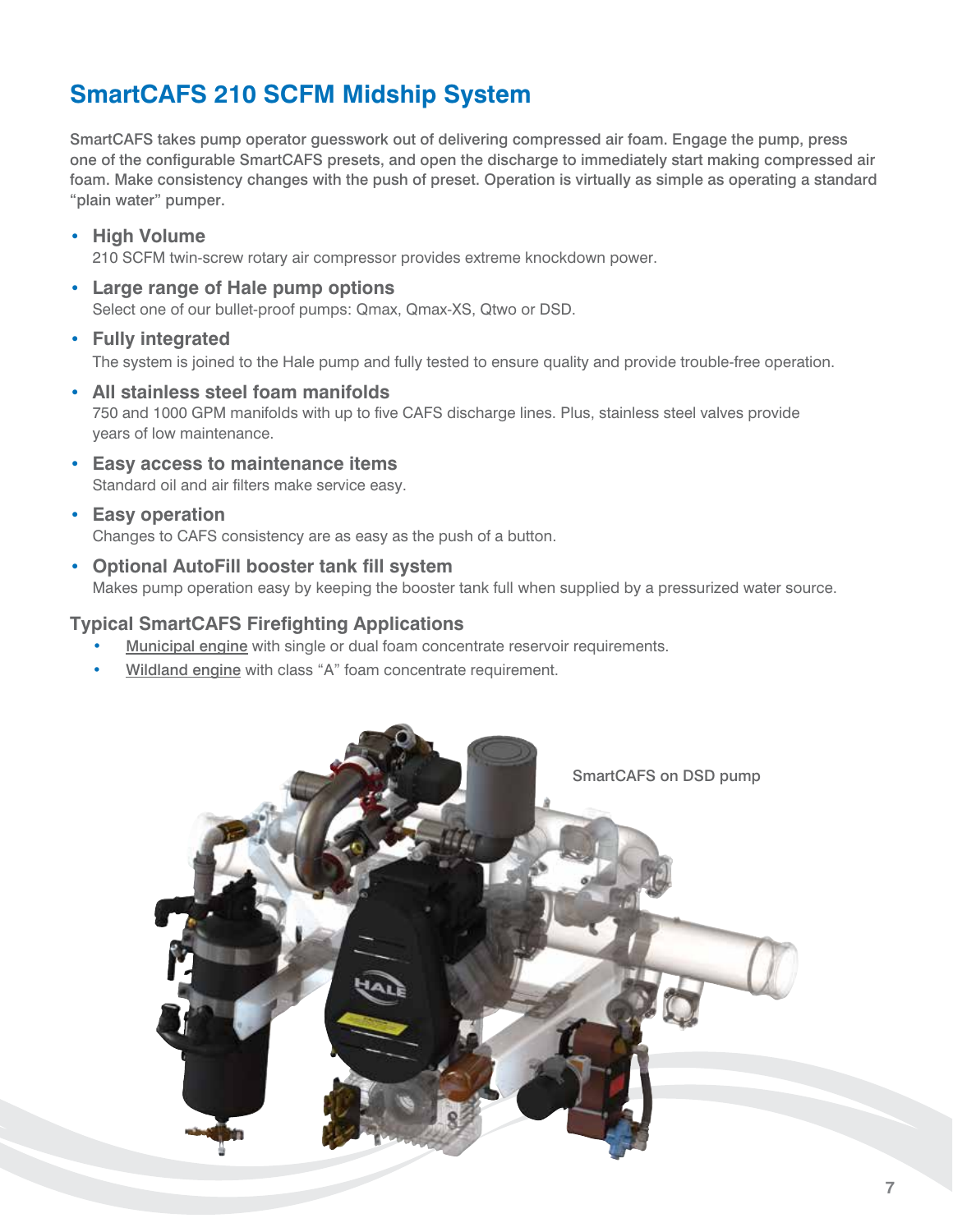# **Midship CAFS Specifications**

### **Air System Specifications:**

| Maximum operating pressure           | <b>150 PSI</b>          |
|--------------------------------------|-------------------------|
| Minimum operating pressure           | <b>75 PSI</b>           |
| Nominal air flow at maximum pressure | <b>210 SCFM</b>         |
| Air ratio range                      | 1:3 (wet) to 1:20 (dry) |

### **Foam System Specifications:**

| Foam pump options            | 3.3 GPM, 5.0 GPM, 6.5 GPM rotary gear positive displacement |
|------------------------------|-------------------------------------------------------------|
| Maximum operating pressure   | 400 PSI (3.3 GPM), 250 PSI (5.0 GPM), 200 PSI (6.5 GPM)     |
| Maximum current draw (12V)   | 60 Amps (3.3 GPM, 5.0 GPM), 90 Amps (6.5 GPM)               |
| Maximum current draw (24V)   | 30 Amps (3.3 GPM, 5.0 GPM), 45 Amps (6.5 GPM)               |
| Operating current draw (12V) | 30 Amps (3.3 GPM, 5.0 GPM), 40 Amps (6.5 GPM)               |
| Operating current draw (24V) | 15 Amps (3.3 GPM, 5.0 GPM), 20 Amps (6.5 GPM)               |

### **Water System Specifications:**

| Water pump options              | Qmax, Qmax-XS, Qtwo, DSD                     |
|---------------------------------|----------------------------------------------|
| Water flow rate (Qmax, Qmax-XS) | 1000, 1250, 1500, 1750, 2000, or 2250 GPM    |
| Water flow rate (Qtwo)          | 1000, 1250, 1500, 1750, or 2000 GPM          |
| Water flow rate (DSD)           | 750, 1000, 1250, or 1500 GPM                 |
| Maximum operating pressure      | 250 PSI (Qmax, Qmax-XS, DSD), 500 PSI (Qtwo) |
| Nominal operating pressure      | <b>150 PSI</b>                               |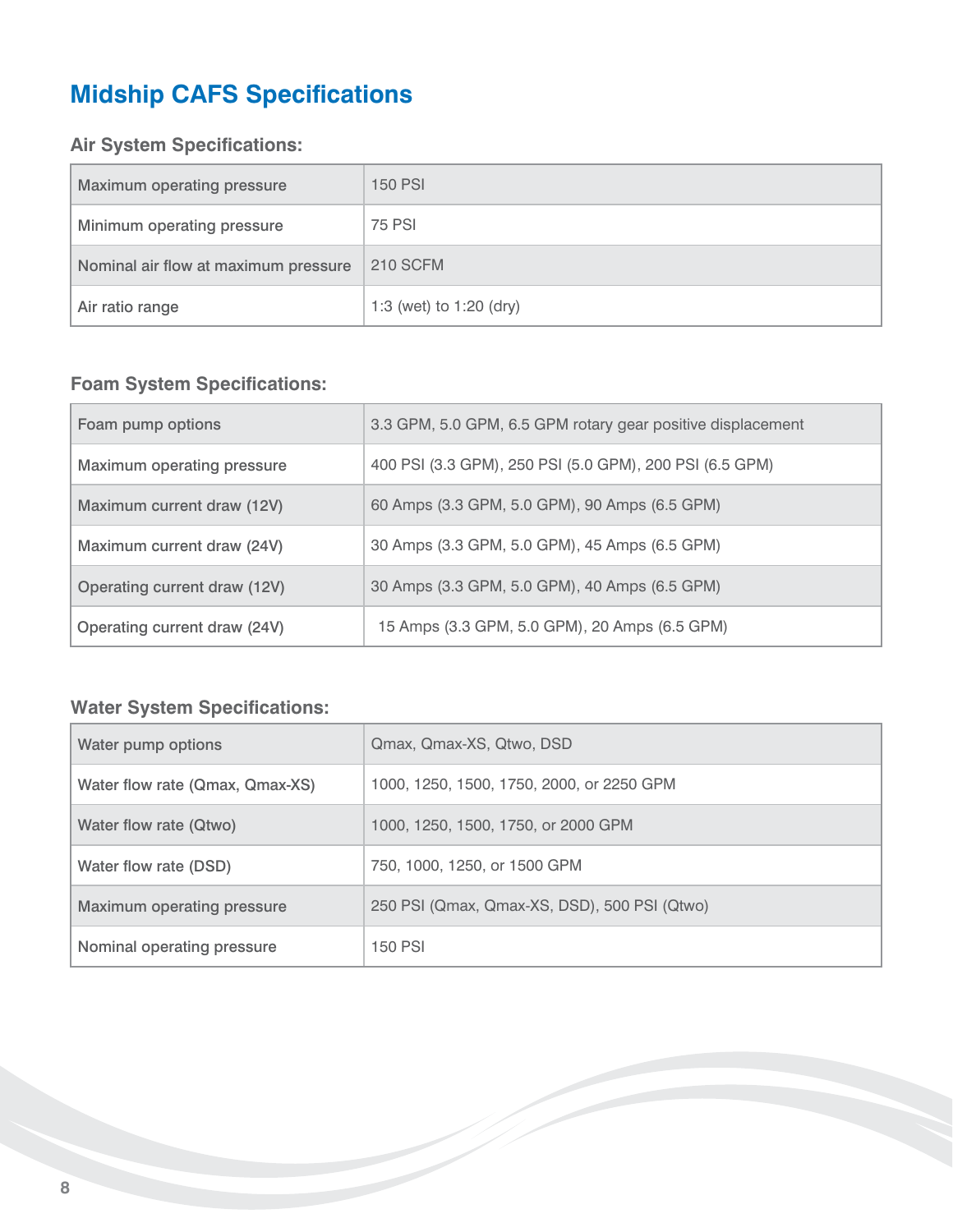# **SmartCAFS on Q-Series Pump**

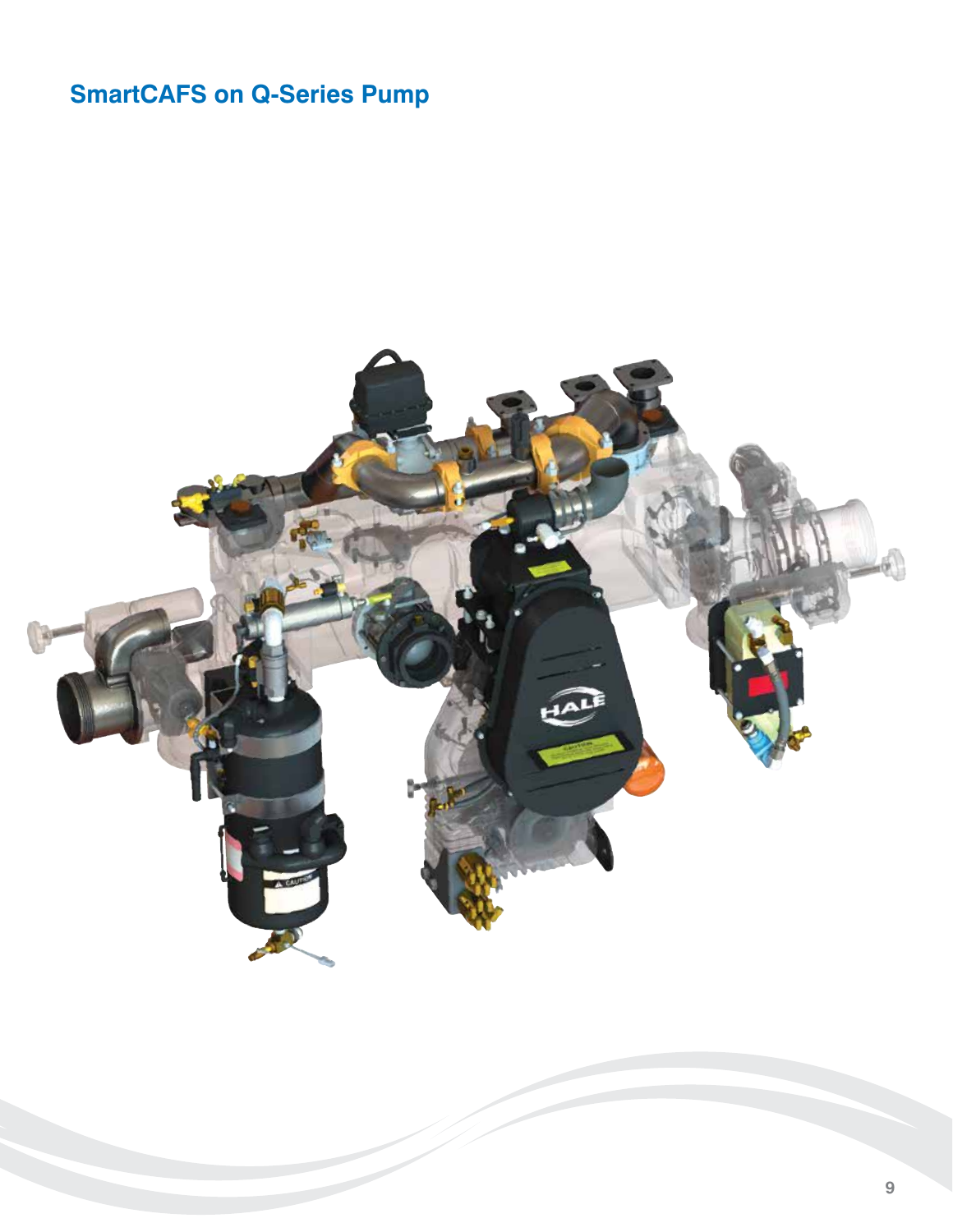## **SmartCAFS Prima Rear Mount System**

### **Take advantage of rear mount flexibility**

The Prima SmartCAFS is a compact package designed for rear mount pump apparatus. The rear mount option provides unmatched pump operator situational awareness and allows full view of both sides of the vehicle.

- **Large range of pump options** Select one of our PTO driven Godiva rear mount pumps: Prima 2010, 3010, 4010, or 6010.
- **Choice of air flow volumes** 50, 100, or 200 SCFM twin-screw rotary air compressors provides knockdown power to match the pump.
- **Fully integrated** The system is joined to the Godiva pump and fully tested to ensure quality and provide trouble-free operation.
- **Compact arrangement** Offers more transverse apparatus storage.
- **Easy Operation** Changes to CAFS consistency are as easy as the push of a button.

#### **Typical SmartCAFS Firefighting Applications**

- Municipal engine with single or dual foam concentrate reservoir requirements.
- Wildland engine with class "A" foam concentrate requirement.

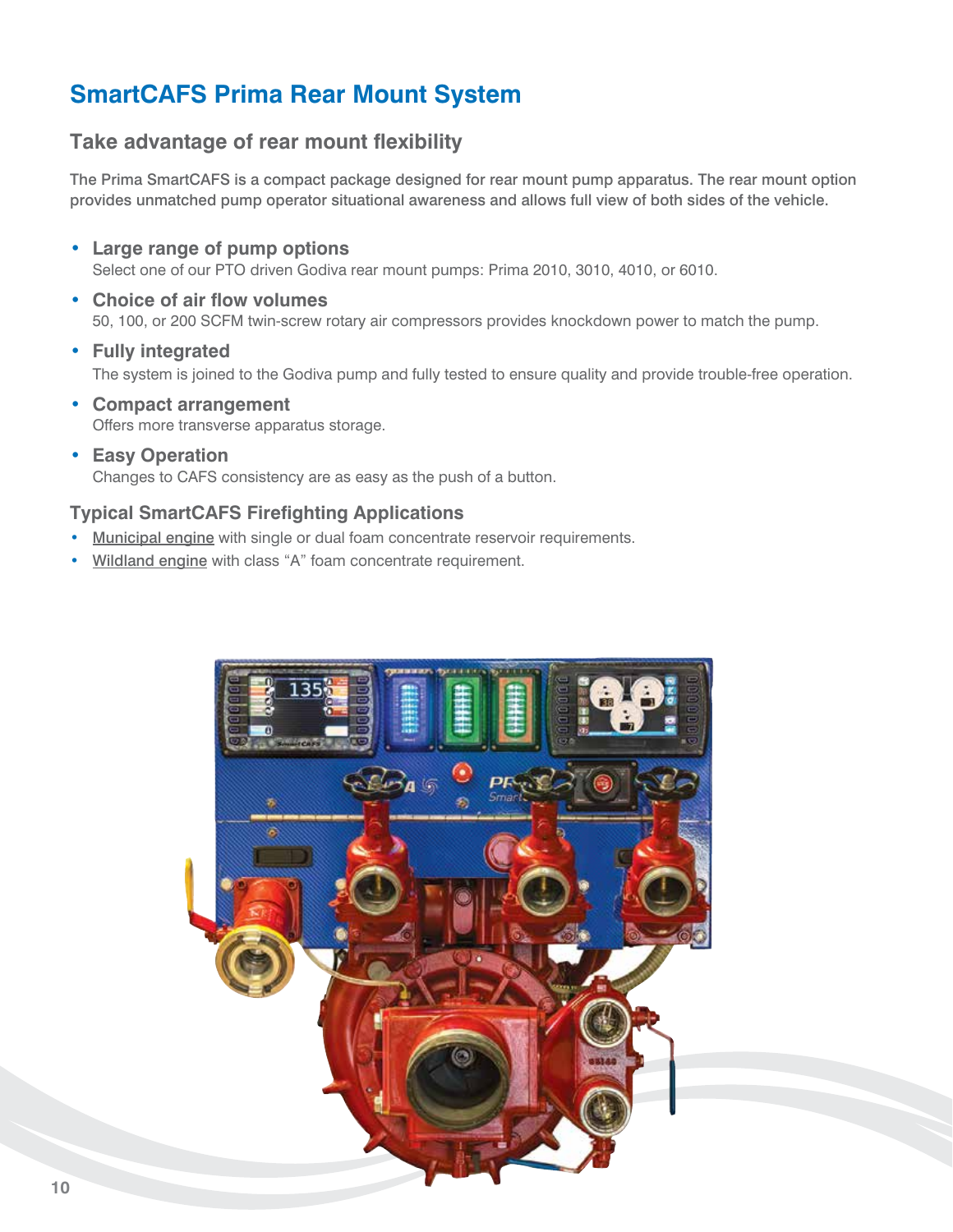## **Prima Rear Mount CAFS Specifications**

### **Air System Specifications:**

| <b>Maximum operating pressure</b>    | <b>145 PSI</b>                 |
|--------------------------------------|--------------------------------|
| Minimum operating pressure           | 58 PSI                         |
| Nominal air flow at maximum pressure | 50 SCFM, 100 SCFM, or 200 SCFM |
| Air ratio range                      | 1:3 (wet) to 1:20 (dry)        |

### **Foam System Specifications:**

| Foam pump options            | 2.1 GPM piston pump, dual plunger<br>3.3 GPM, 5.0 GPM, 6.5 GPM rotary gear positive displacement |
|------------------------------|--------------------------------------------------------------------------------------------------|
| Maximum operating pressure   | 400 PSI (3.3 GPM), 250 PSI (2.1, 5.0 GPM), 200 PSI (6.5 GPM)                                     |
| Maximum current draw (12V)   | 40 Amps (2.1), 60 Amps (3.3 GPM, 5.0 GPM), 90 Amps (6.5 GPM)                                     |
| Maximum current draw (24V)   | 20 Amps (2.1), 30 Amps (3.3 GPM, 5.0 GPM), 45 Amps (6.5 GPM)                                     |
| Operating current draw (12V) | 25 Amps (2.1), 30 Amps (3.3 GPM, 5.0 GPM), 40 Amps (6.5 GPM)                                     |
| Operating current draw (24V) | 13 Amps (2.1), 15 Amps (3.3 GPM, 5.0 GPM), 20 Amps (6.5 GPM)                                     |

### **Water Pump Specifications:**

| Water pump options                  | Prima 2010, 3010, 4010, 6010 (single stage P1 or dual stage P2) |
|-------------------------------------|-----------------------------------------------------------------|
| Water flow rate (2010) $@$ 10' lift | 897 GPM (P1), 203 GPM (P2)                                      |
| Water flow rate (3010) $@$ 10' lift | 1109 GPM (P1), 203 GPM (P2)                                     |
| Water flow rate (4010) $@$ 10' lift | 1638 GPM (P1), 203 GPM (P2)                                     |
| Water flow rate (6010) $@$ 10' lift | 2200 GPM (P1), 203 GPM (P2)                                     |
| Maximum operating pressure          | 247 (P1), 790 (P2)                                              |

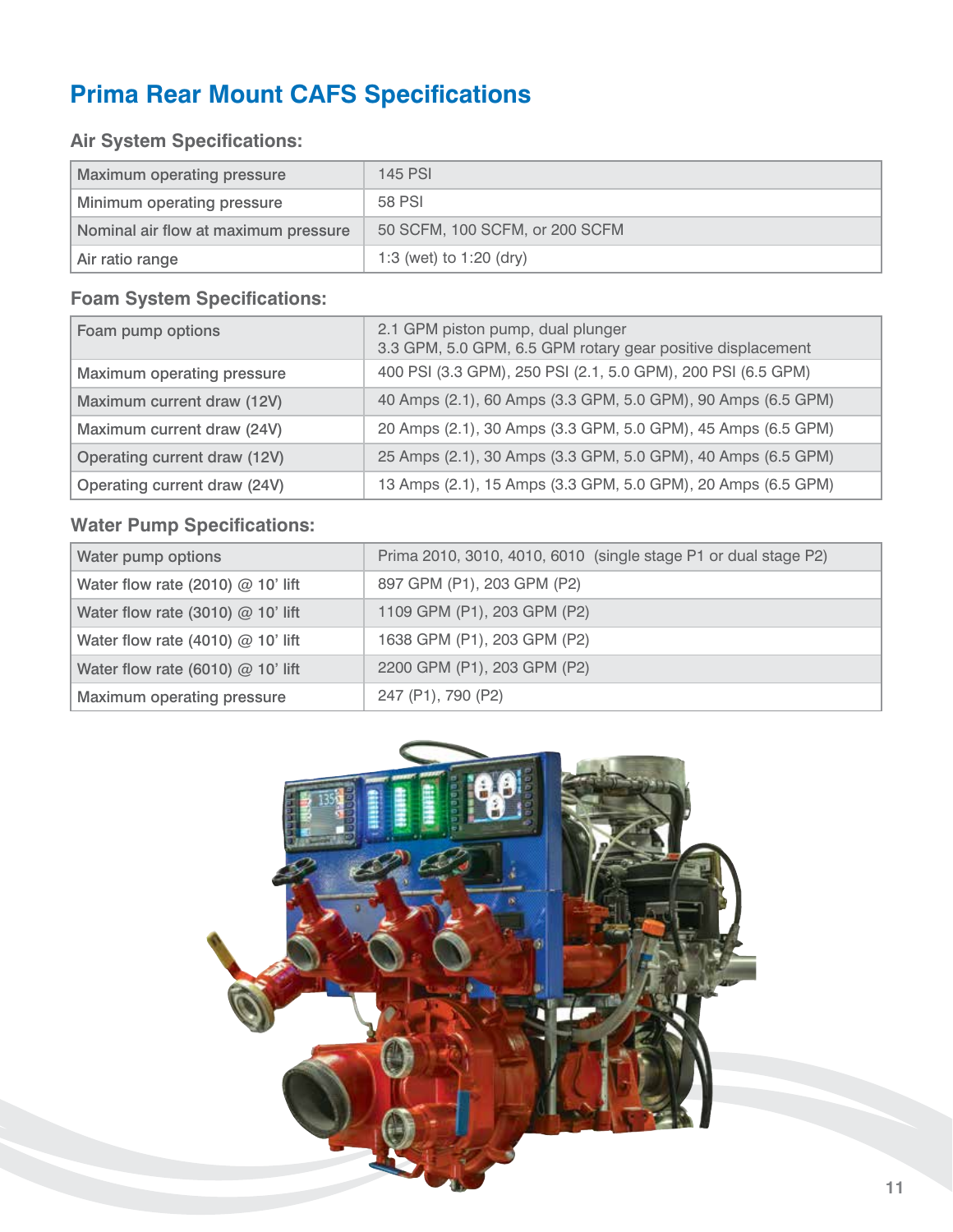## **SmartFoam/CAFS Accessories**

## **EZ-Fill Foam Reservoir Refill System**

EZ-Fill is an easy-to-operate fixed-mount 12 or 24 volt drive 5 GPM foam tank refill pump system. EZ-Fill features push-button smart-switch technology. Just press the "Fill" or "Flush" button and the unit will operate either filling the foam concentrate reservoir or running through a flush cycle. The unit is self-priming and will automatically shut off after 60 seconds or when the foam concentrate reservoir is full. The system can be ordered for either a single-tank or dual-tank foam concentrate reservoir system.

- **Electronic three-way valve** switches the system from "Fill" to the "Flush" function and back again.
- **Configured wiring harness** for easy installation.
- **Configurations include** dual foam concentrate reservoir refill for Class "A" and "B" foams.
- **Cam-lock quick connect suction hose** designed for 5 gallon pail drafting operations. Suction hose is equipped with integral strainer to prevent intake of unwanted debris.
- **Class1 Smart-Switch panel control** takes up less valuable pump panel real estate compared to other brands.
- **Push button control** Smart-Switch automatically stops foam pump after 60 seconds or when the foam reservoir is full.

### **Air Dual Tank Selector (ADT)**

The Air Dual Tank (ADT) valve is an air operated foam tank selector valve that enables selection of foam concentrate dependent on fireground operational demands.

- The ADT is an integral part of the foam pump and provides an electrical interlock for the low tank level sensors and concentrate injection rate.
- A panel mounted selector toggle switch with indicator lights controls foam concentrate tank selection and shows which foam concentrate tank is in use.

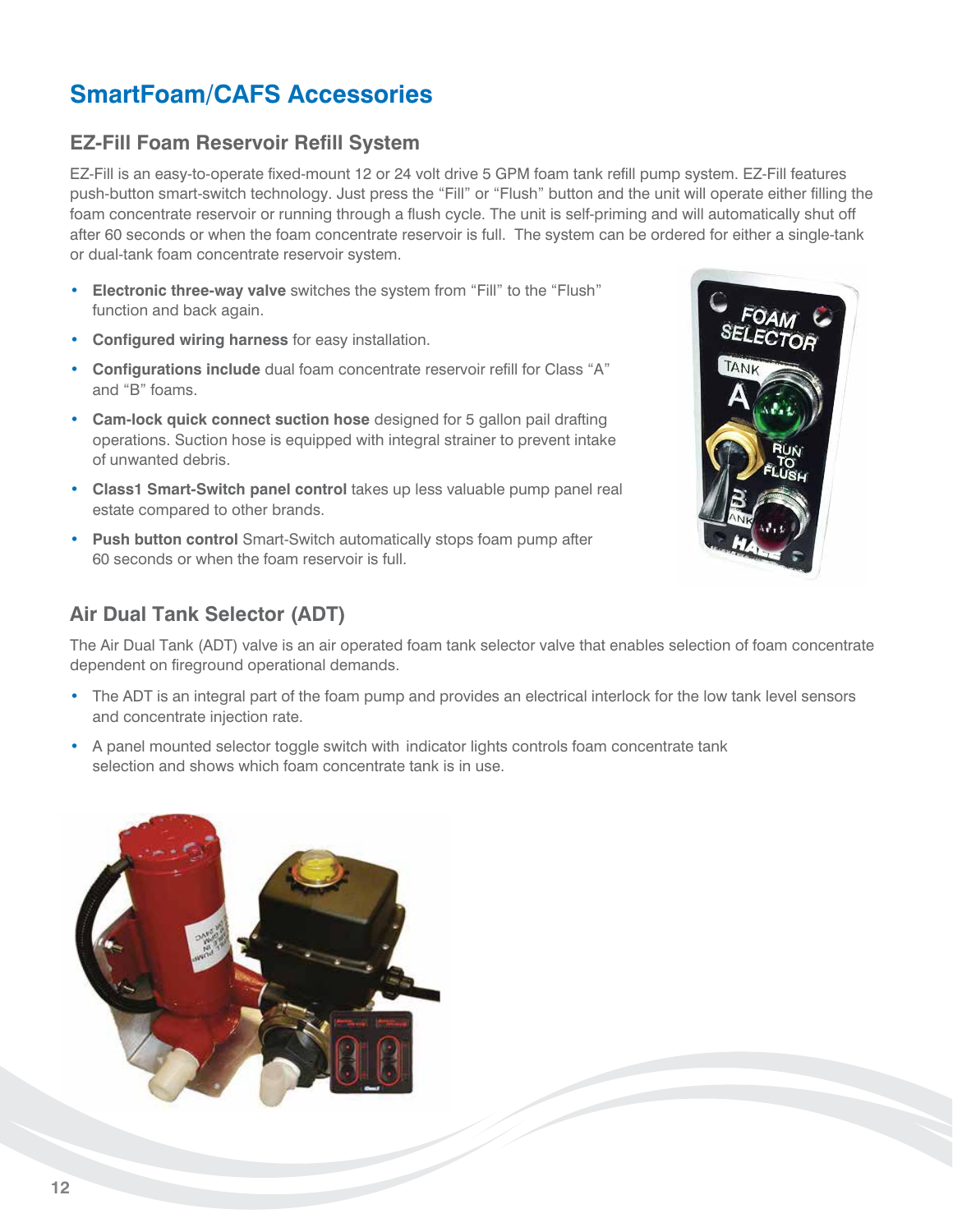## **Manual Dual Tank Selector (MDTII)**

The Manual Dual Tank (MDT II) selector valve is available for the SmartCAFS and SmartFOAM systems with dual tanks. The MDT II is a panel mounted, manually operated selector that provides selection of foam concentrate dependent on fire ground operational demands. The MDT II also provides an electrical interlock for the low tank level sensors and concentrate injection rate. The MDT II is not suitable for top mount operator panel installations and some side operator panels due to gravity feed requirements of foam concentrate to the foam pump.

### **Manual Single Tank Selector (MST)**

Single tank SmartCAFS and SmartFOAM systems can be configured with a Manual Single Tank (MST) selector, which provides a flush function connection to the foam system electronic controls.



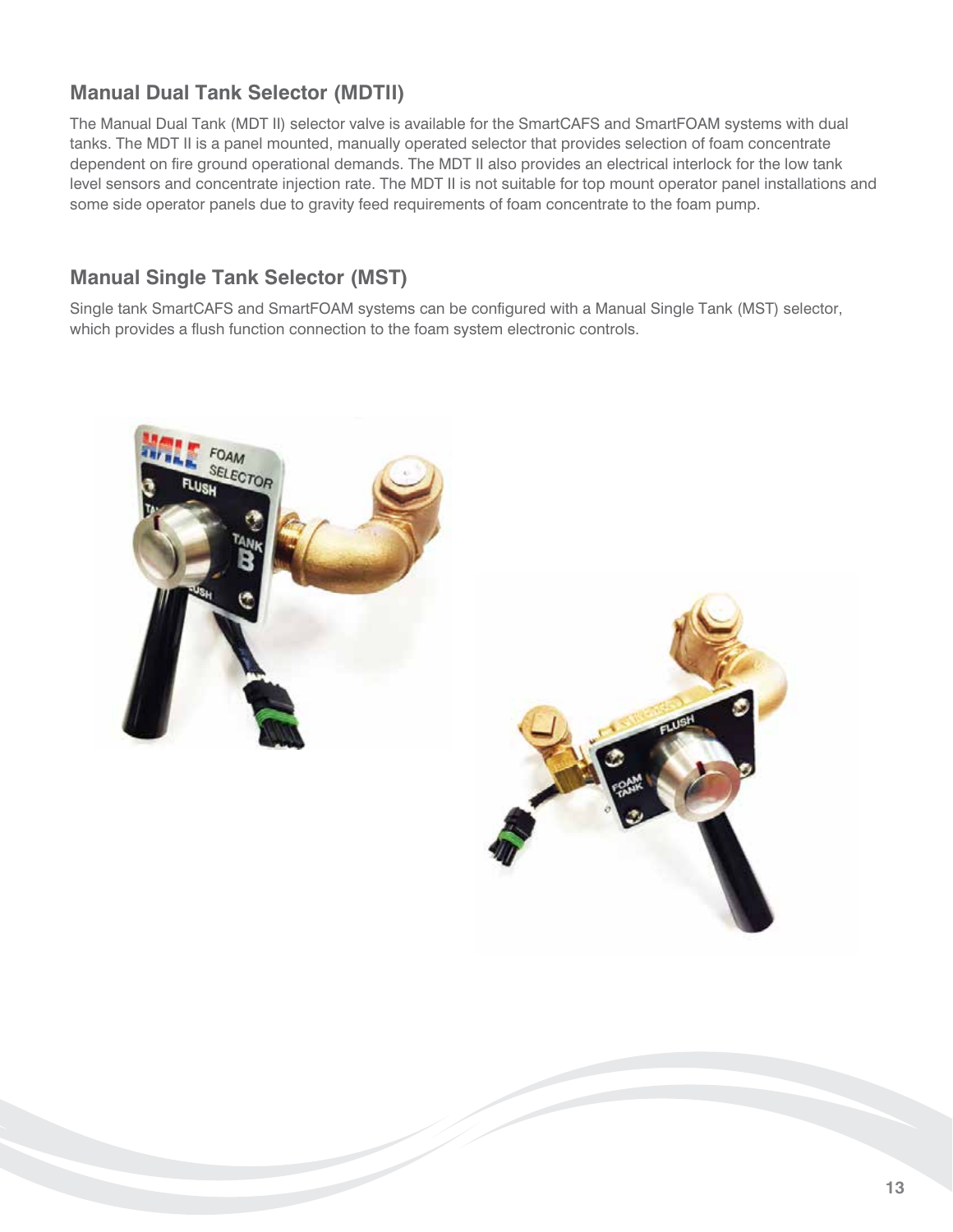## **SmartFoam/CAFS Accessories (cont.)**

#### **Fill Thief**

The Fill Thief bolts on the inlet of the Hale Master Intake Valve (MIV) and makes midship pump water supply management easy. The Fill Thief is an accessory built specifically for users purchasing a midship pump and Compressed Air Foam System combination. When large diameter hose (LDH) is connected to the Fill Thief inlet and the MIV is in the "closed" position, the incoming water is directed to a direct booster tank fill valve. This direct booster tank fill can either be a "manual" valve arrangement or a Hale "Auto Fill" automatic direct booster tank fill valve assembly.

- Eliminates the need to have two supply lines connected to the apparatus (one LDH hose line to fill the fire pump inlet, and one 2-1/2 inch hose to the direct booster tank fill valve inlet).
- Requires the Hale Master Intake Valve (MIV) for installation and operation.

*Note: The Fill Thief fitting extends beyond standard pump house enclosures. On typical installations, the pump panel enclosure is notched and the Fill Thief fitting is exposed.*



### **AutoFill – Automatic direct booster tank fill system**

AutoFill is an easy-to-operate system designed to automatically keep the water booster tank set to the desired level. It is a highly recommended option when purchasing a SmartCAFS midship or rear mount Compressed Air Foam System. The AutoFill system is integrated into the SmartCAFS display and works in conjunction with the water Intelli-Tank Level (ITL) display. The AutoFill direct fill system automatically maintains the desired booster tank's water level when provided with an appropriate water supply line from a hydrant, tank, or pumper. The automatic operation of the AutoFill system reduces the level of attention needed by the pump operator.

- **Electrically operated inlet valve** 2-1/2 inch or 3 inch valve options.
- **Two operation modes** Automatic and manual.
- **Inlet pressure relief valve** Automatically opens when inlet pressure surpasses the safety level to allow excess pressure to be bled off.
- **Positive inlet pressure detection** Safeguards against the AutoFill valve opening and allowing the booster tank to drain while a water supply is not connected.

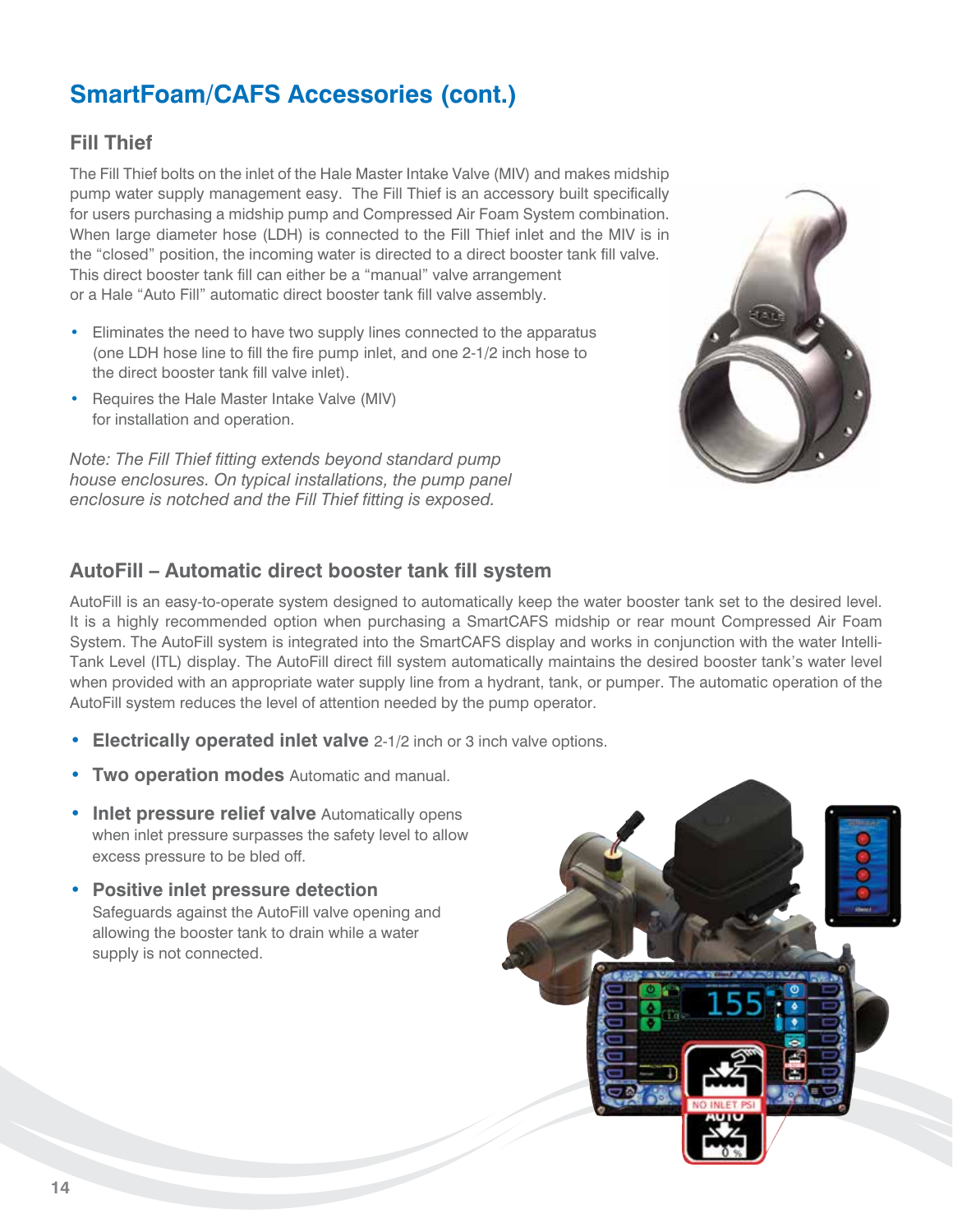### **Low Pressure Strainer**

A low pressure foam concentrate strainer is mounted at the inlet of the foam pump. The strainer protects the pump from debris that might accumulate in the foam concentrate tank.

- Composite non-metallic housing with stainless steel mesh strainer element and includes a service shut-off valve.
- Offers 1/2" NPT (13 mm) threads, with a fitting to connect a 1/2" (13 mm) ID foam concentrate suction hose.
- Low pressure devices are designed for installations where the strainer IS NOT subject to HIGH pressure flushing water.

### **High Pressure Strainer (FS Series)**

Hale FS series strainers (FS15 and FS25) are panel mounted with a 500 PSIG (34 BAR) pressure rating suitable for use where flushing water pressure must pass through the strainer.

- The FS15 strainer uses 3/4" (19mm) NPT connection ports and a 1-1/2" NST cap. It is suitable for use with Class "A" and low viscosity Class "B" foam concentrates
- The FS25 strainer uses 1" (25mm) NPT connection ports and a 2-1/2" NST cap. It is suitable for use with both Class "A" and Class "B" foam concentrates